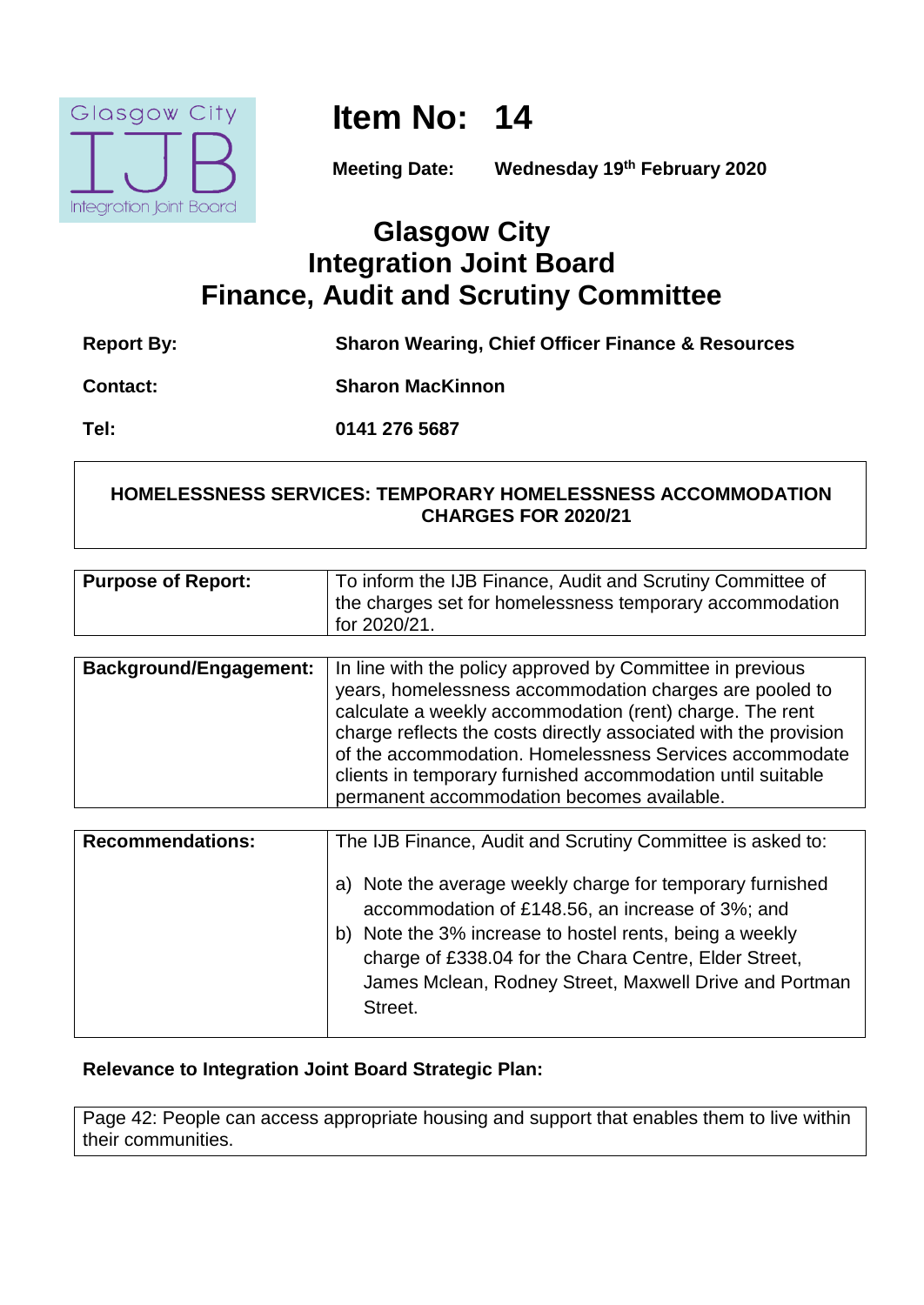# **Implications for Health and Social Care Partnership:**

| <b>Reference to National</b><br><b>Health &amp; Wellbeing</b><br><b>Outcome:</b> | Outcome 9 – Resources are used effectively and efficiently in<br>the provision of health and social care services. |
|----------------------------------------------------------------------------------|--------------------------------------------------------------------------------------------------------------------|
|                                                                                  |                                                                                                                    |

| <b>Personnel:</b> | None |
|-------------------|------|
|                   |      |

| <b>Carers:</b> | .<br>שטוו <del>כ</del> |
|----------------|------------------------|
|                |                        |
|                |                        |

| <b>Provider Organisations:</b> | None |
|--------------------------------|------|
|                                |      |

| <b>Equalities:</b> | .<br><b>NONG</b> |
|--------------------|------------------|
|                    |                  |

| <b>Fairer Scotland</b> | N/A |
|------------------------|-----|
| Compliance:            |     |

| <b>Financial:</b> | The measures outlined below result in a cost to Social Work due<br>to the difference between the cost of provision of temporary<br>furnished flats and hostels, and housing benefit subsidy from<br>DWP, which will require to be managed across the Social Work<br>budget within the Council's allocation to the Integration Joint |
|-------------------|-------------------------------------------------------------------------------------------------------------------------------------------------------------------------------------------------------------------------------------------------------------------------------------------------------------------------------------|
|                   | Board.                                                                                                                                                                                                                                                                                                                              |

| Legal: | None<br>--- - |
|--------|---------------|
|        |               |

| <b>Economic Impact:</b> | <b>None</b> |
|-------------------------|-------------|
|                         |             |

| <b>Sustainability:</b> | $\sim$ 100 $\sim$ |
|------------------------|-------------------|
|                        |                   |

| <b>Sustainable Procurement</b> | <b>None</b> |
|--------------------------------|-------------|
| and Article 19:                |             |
|                                |             |

| <b>Risk Implications:</b> | None |
|---------------------------|------|
|                           |      |

| <b>Implications for Glasgow</b> | ∣ None |
|---------------------------------|--------|
| <b>City Council:</b>            |        |
|                                 |        |

| <b>Implications for NHS</b>         | None |
|-------------------------------------|------|
| <b>Greater Glasgow &amp; Clyde:</b> |      |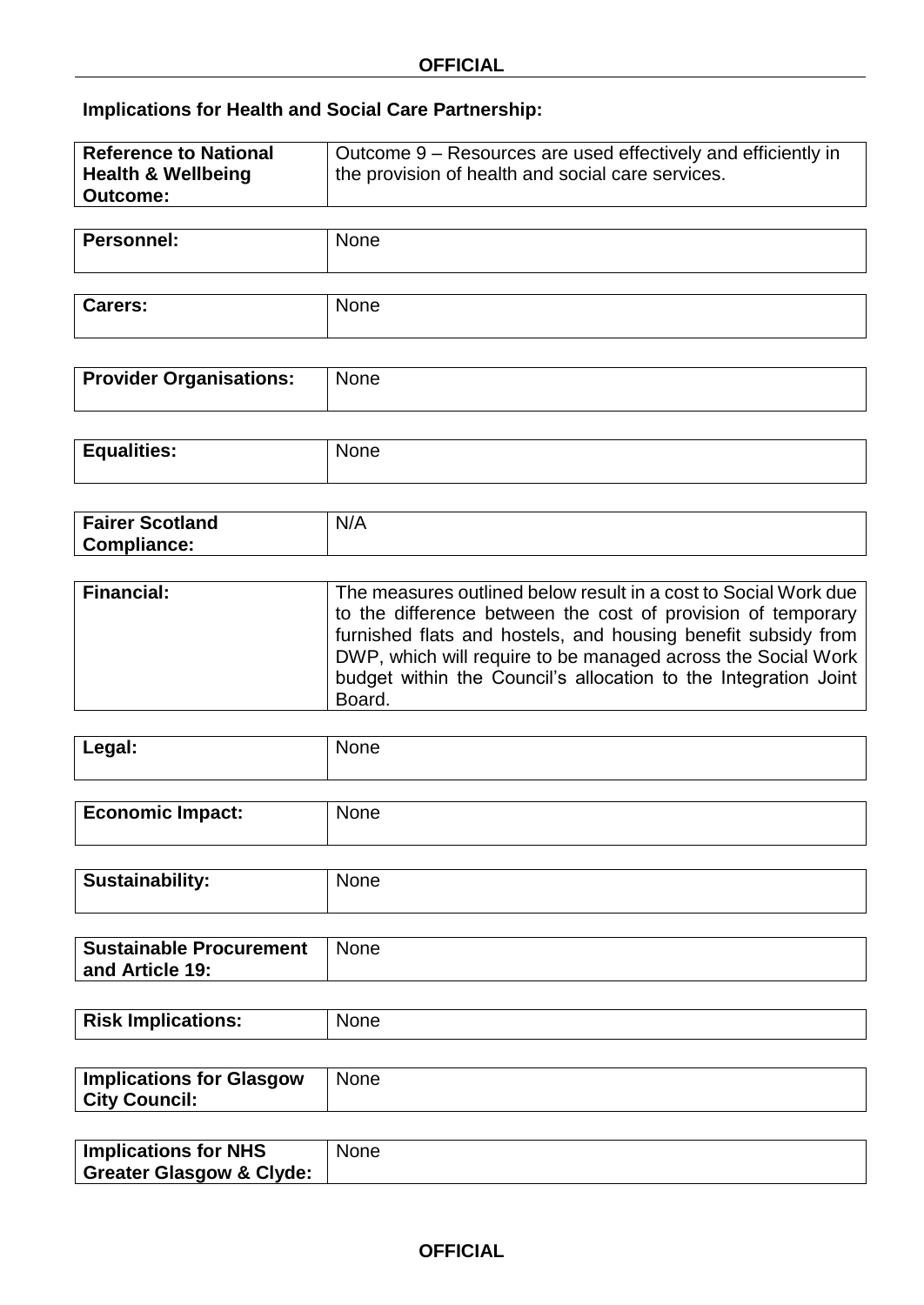### **1. Purpose**

1.1 The purpose of this report is to inform the IJB Finance, Audit and Scrutiny Committee of the charges set for homelessness temporary accommodation for 2020/21.

#### **2. Background**

2.1 In line with policy approved by Committee in previous years, accommodation charges are pooled to calculate a weekly accommodation (rent) charge. The rent charge reflects the costs directly associated with the provision of the accommodation. Homelessness Services accommodate clients in temporary furnished accommodation until suitable permanent accommodation becomes available.

#### **3. Legislation**

- 3.1 There are two sections in the Housing (Scotland) Act 1987 that must be complied with when setting charges for temporary accommodation, Section 35(2) and Section 37.
- 3.2 Section 35(2) of the Housing (Scotland) Act 1987 states: "Without prejudice to section 210(1), a Local Authority may require a person to whom they were subject to a duty under section 29, 31 or 34 (interim duty to accommodate pending inquiries and duties to persons found to be homeless) – (a) to pay such reasonable charges as they may determine in respect of accommodation which they secure for his occupation (either by making it available themselves or otherwise), or (b) to pay such reasonable amount as they may determine in respect of sums payable by them for accommodation made available by another person".
- 3.3 In fixing the rent charges we believe that a reasonable amount is based on charges which allow for cost recovery.
- 3.4 An average charge is set based on a 2 Apartment property and adjustments are made up and down depending on the various apartment sizes.
- 3.5 Section 37 of the 1987 Act states:

"Guidance to authorities by the Secretary of State.

(1) In relation to homeless persons and persons threatened with homelessness, a relevant authority shall have regard in the exercise of their functions to such guidance as may from time to time be given by the Secretary of State.

(2) The Secretary of State may give guidance either generally or to specified descriptions of authorities".

- 3.6 The Scottish Government published an interim update to their Code of Guidance on Homelessness in November 2019 (Attached at Appendix 1).
- 3.7 Paragraph 8.84 Charges states:

# **OFFICIAL**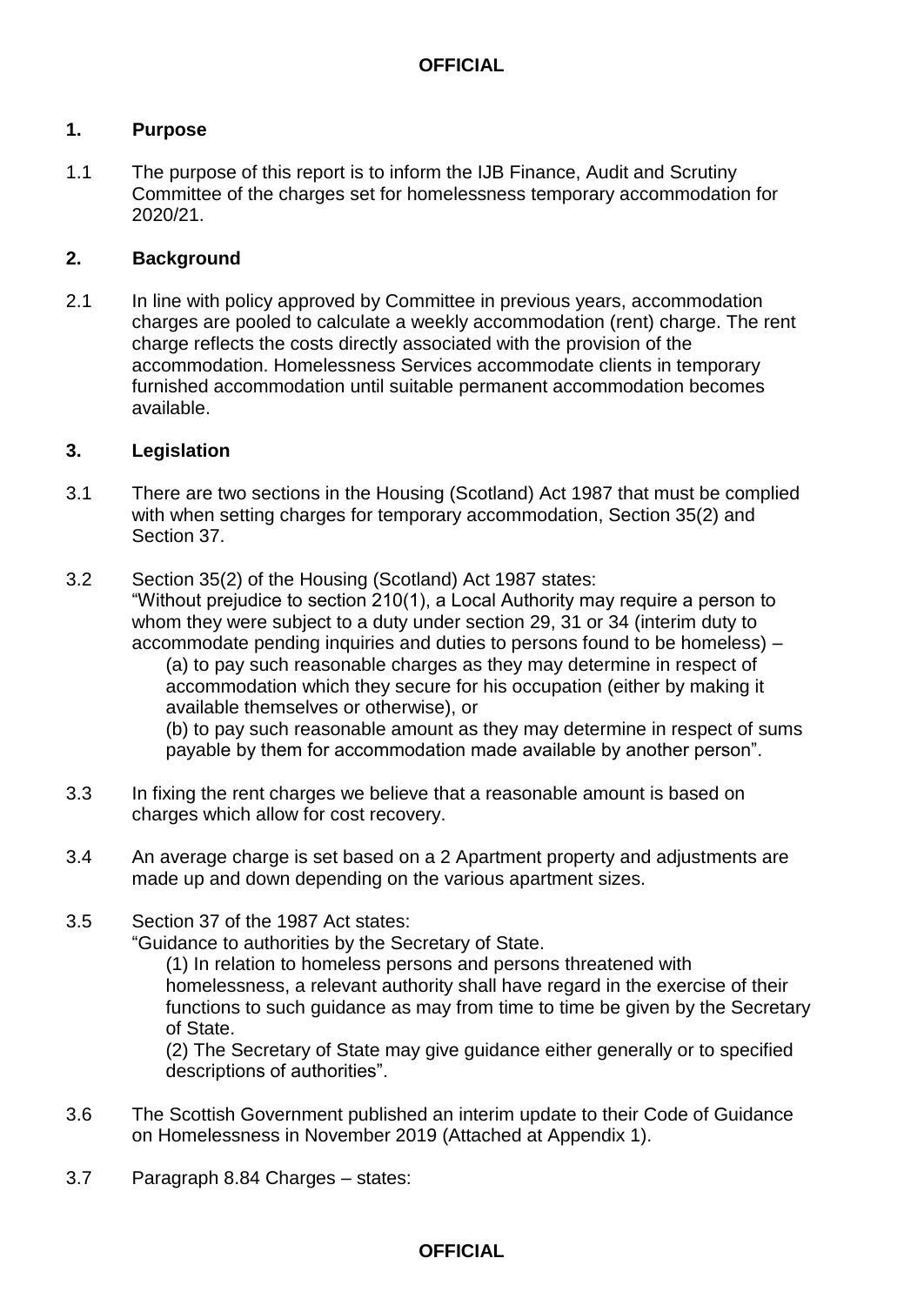# **OFFICIAL**

"An applicant can be asked to pay a reasonable charge for any accommodation provided directly by the local authority; or a reasonable amount for accommodation supplied by another housing provider but paid for by the local authority (Section 35(2) of the 1987 Act). In deciding what is reasonable, the local authority should take account of what the applicant can pay in the longer term. If an applicant is being asked to pay for accommodation provided by or paid for by the local authority then the applicant should be informed in advance of the cost of the accommodation. They should also be assisted when applying for benefit to cover the cost of such accommodation. The local authority should take account of, and advise of, the likely level of benefit when considering charges".

- 3.8 In fixing the rent charges, the council must have regard to the Scottish Government's Code of Guidance on Homelessness (interim update) November 2019, in particular paragraph 8.84.
- 3.9 In exceptional circumstances, consideration will be given to the charges applied.

### **4. Management Fee**

- 4.1 Since April 2017, the temporary accommodation management fee has been funded through a devolved grant from the Scottish Government.
- 4.2 The fund devolved to Scotland in 2020/21 is estimated to be £23.5m. There has not yet been any notification to Glasgow confirming the funding to be received.
- 4.3 We have made assumptions based on the distribution of the 2019/20 grant, and have estimated an annual grant of £4.6m.

# **5. Temporary Furnished Flats 2020/21**

- 5.1 It is estimated that the pool of flats available for 2020/21 will remain static. The number of income generating units in 2020/21 over which to spread costs is therefore estimated to be 1,387.
- 5.2 In arriving at the recommended reasonable charge regard has been had to the Scottish Government Code of Guidance (interim update November 2019), and in particular paragraph 8.84. It has been decided to recommend a reasonable charge which reflects the cost of providing the accommodation. Such a charge is a reasonable charge in terms of section 35(2) of the Housing (Scotland) Act 1987. The cost of the provision of the pool of temporary furnished flats in 2020/21 to be met by rental income is £10.7m. The proposed average (2 Apartment) rent charge is therefore £148.56, an increase of £4.24 (3%) on 2019/20. This charge will have limited adjustments for different sized properties.

# **6. Separate Rent Charge for Hostels**

6.1 Since April 2011, hostels owned by the council, Chara Centre, Maxwell Drive, Portman Street and Rodney Street have not been affected by the subsidy controls which were introduced. Hostels which are leased, Elder Street and James Mclean, have been affected in that there has been a cap on the amount of housing benefit subsidy we can recover of £88.27 per room per week.

#### **OFFICIAL**